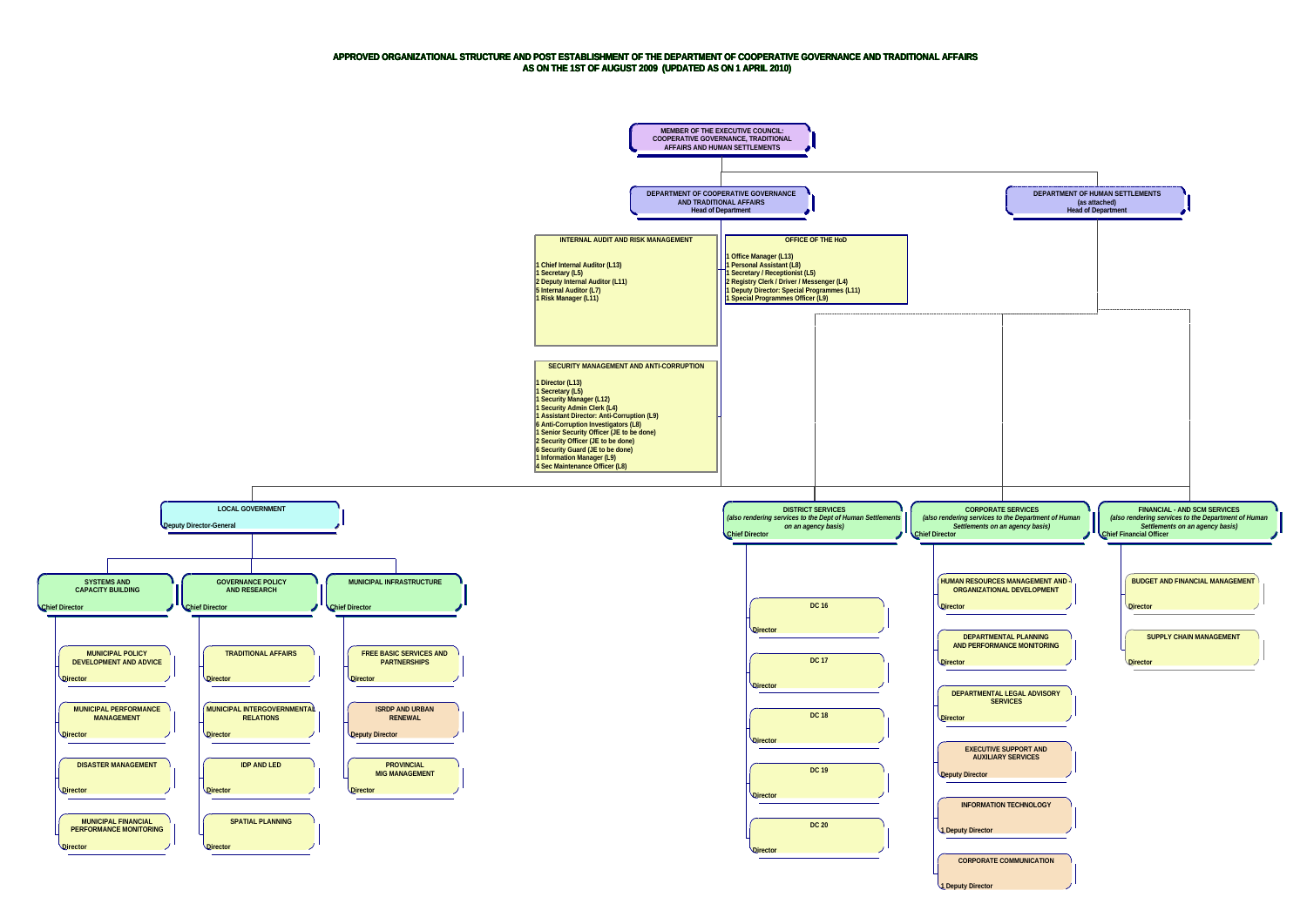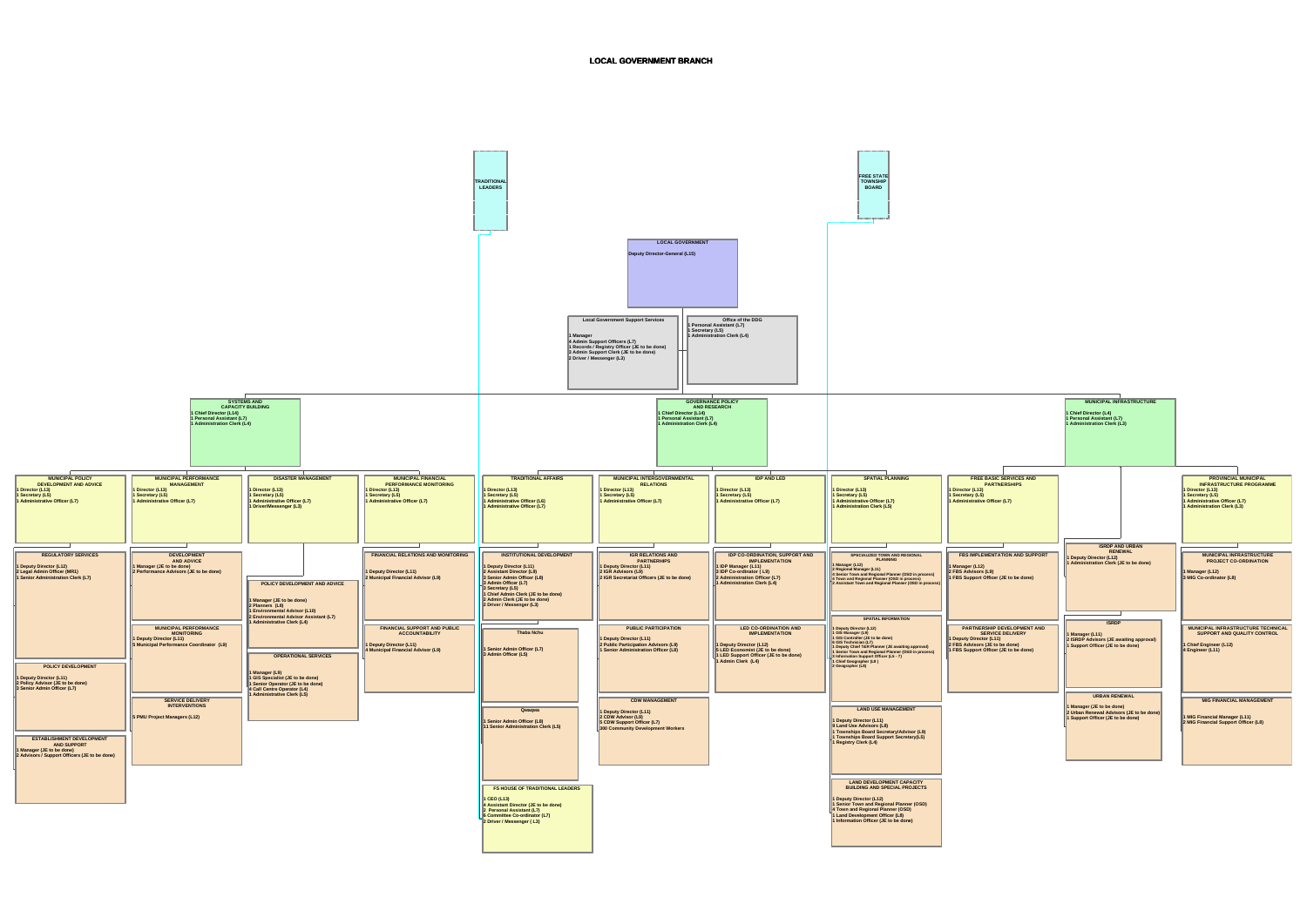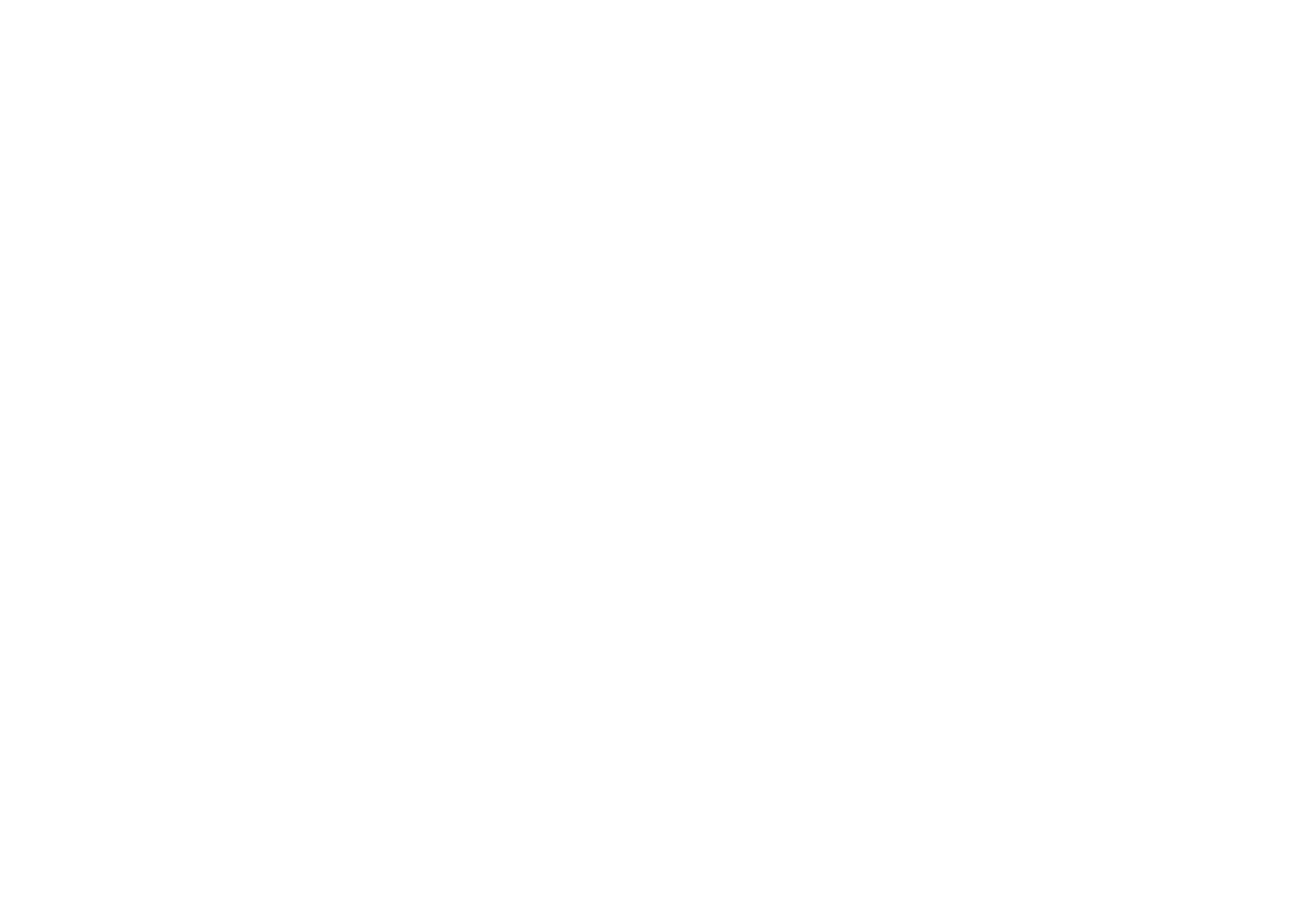**CORPORATE SERVICES (RENDERING A SERVICE TO COGTA AND HS)**

**FINANCIAL AND PROCUREMENT SUPPORT 1 Senior Administrative Officer (L8) 1 Administrative Officer (L7) 3 Senior Admin. Clerk (L4) 1 Assistant Director (L9) 2 HRD Advisor (L7) Service Delivery Improvement Services 1 SDIP Advisor (JE to be done) Diagnostic Services and Interventions 1 OD Practitioner (JE to be done) Institutional Enhancement 1 Manager (L11) Employee Health and Wellness 1 Deputy Director (L11) 1 EAP Advisor (L8) Organizational Development 1 Deputy Director (L12) 1 Administration Clerk (L3) HR Advice 1 Senior Personnel Practitioner (L8) Personnel Provisioning 1 Assistant Director (L9) 1 Senior HR Officer (L7) 2 HR Officer (L5) 2 HR Registry Clerk (L4) Personnel Utilization 1 Assistant Director (L9) 2 Senior HR Officer (L7) 2 HR Officer (L5) Labour Relations 1 Labour Relations Officer (L10) 1 Labour Relations Support Officer (L6) Human Resources Management 1 Deputy Director (L12) HUMAN RESOURCES MANAGEMENT AND - DEVELOPMENT 1 Director (L13) 1 Secretary (L5) Organizational Efficiency Services 1 Deputy Director (L11) 2 Senior Organization and Work Study Officer (L8) 2 Job Analysts (L7) Performance Monitoring and Advice 1 Deputy Director (JE to be done) 2 PDMS Advisor (L9) Structural Designing and Performance Management 1 Manager (JE to be done) Strategic Planning 1 Strategic Planning Analyst (L10) Monitoring and Evaluation 1 Assistant Director (JE to be done) 3 M&E Officials (JE to be done) Strategic Management 1 Manager (L11) STRATEGIC PLANNING AND PERFORMANCE MONITORING 1 Director (L13) 1 Secretary (L5) Business Data Architecture 1 Control Data Technologist (JE to be done) ICT Infrastructure and - Security Management 1 Control ICT Security Officer (JE to be done) Data and Infrastructure Management 1 Head of Component (L9) ICT User Support 1 Chief Network Controller (L8) 9 Network Controller (L7) ICT Administrative Support 1 Administrative Officer (L7) 1 Administration Clerk (L5) ICT Service Centre 1 Head of Component (L9) INFORMATION TECHNOLOGY 1 IT Manager (L11) Website - and Event Management 1 Departmental Website Manager (JE to be done) 1 Senior Communication Officer (JE to be done)** Stakeholder Relations<br> **1 Stakeholder Relations Manager (JE to be done)**<br> **1 Senior Communication Officer (L8)**<br> **5 Customer Care Officer (JE to be done)**<br> **5 Customer Care Officer (JE to be done) Marketing 1 Marketing Manager (JE to be done) Media Services 1 Communication Officer (JE to be done) Communication Programmes 1 Head: Communication Programmes (JE to be done) 3 Senior Communication Officer (L8) Communication 1 Communication Manager (JE to be done) COMMUNICATION AND MARKETING 1 Manager (L12) 2 Administration Clerk (L4) Legal Resource Centre 1 Legal Resource Officer (JE to be done) 1 Legal Resource Support Clerk (JE to be done) Departmental Legal Advisory Services 1 Legal Admin Officer MR-3 (as per OSD) DEPARTMENTAL LEGAL SERVICES 1 Senior Legal Admin Officer MR-6 (as per OSD) 1 Administration Clerk (L4) 1 Director (L13) 1 Secretary (L5) CORPORATE SERVICES 1 Chief Director (L14) 1 Personal Assistant (L7)**